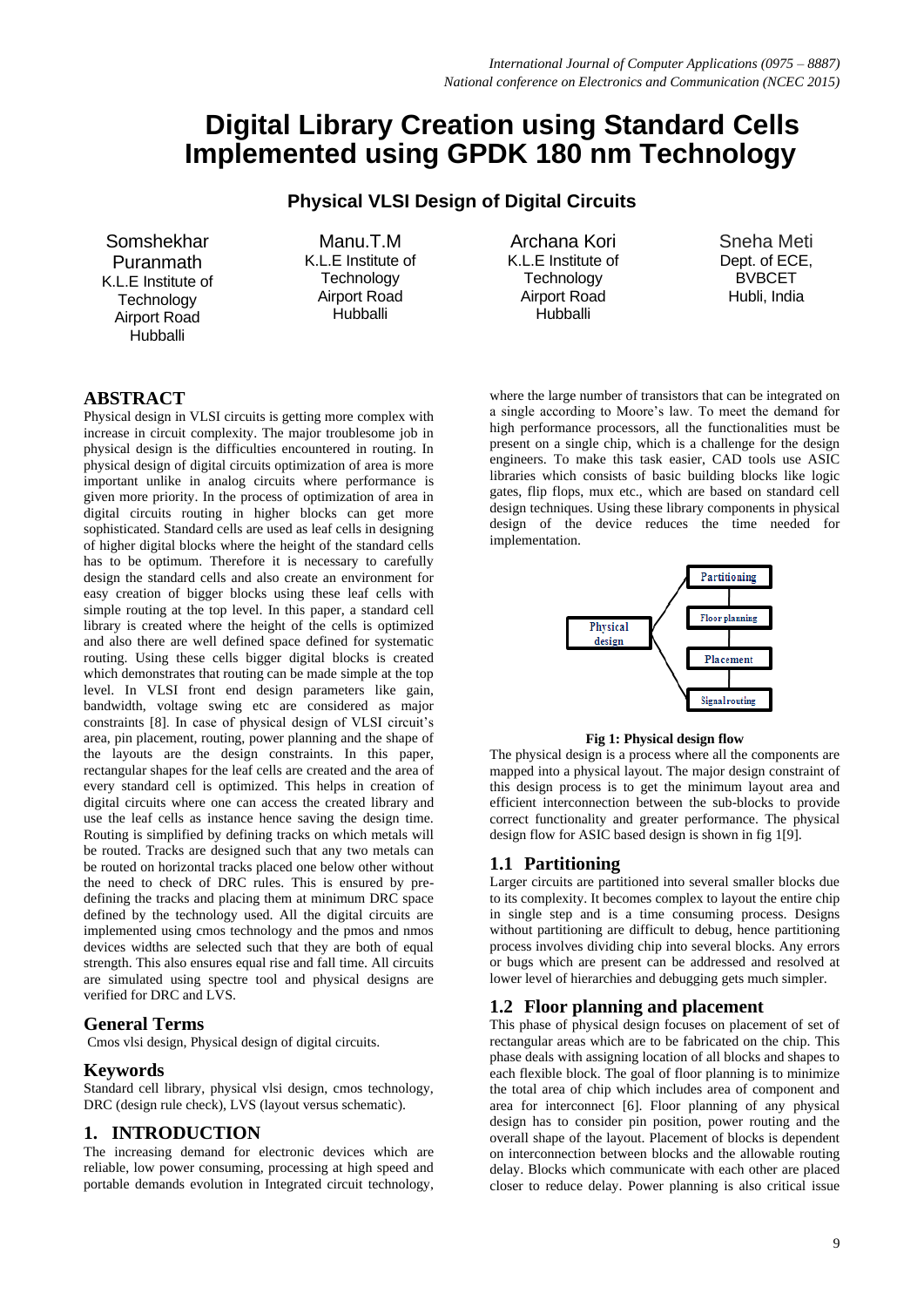and by using a single access point for power can cause ground bounce which has to be avoided. Power planning is usually done in the form of a mesh and there are multiple taps for power supply to avoid ground bounce problems.

#### **1.3 Routing**

Based on logical arrangements of all blocks, physical connections are to be done. This process which involves creating physical connections is the routing process. Timing and signal integrity are important parameters to be considered for this phase of design. It is divided into global and detailed routing. In global routing nets are assigned to specific metal layers and in detailed routing, all the DRC rules are checked. Routing paths must be made as small as possible failing which there will be larger delay. Routing hence is a process whose complexity can be reduced in the floor-planning stage. In case of analog circuit designs delay will be a performance parameter which cannot be compromised and hence requires strategic floor-planning.

#### **1.4 Standard cell design**

Standard cells are gate level physical designs optimized for area. With shrinking size of the transistors and increase in the complexity of the circuits routing delay has become more critical for ASIC design. Accuracy of standard cell library will impact the ASIC design of the complete block. Hence care has to be taken in designing standard cells to minimize routing delays. There are different ways to route two metals and in standard cells routing on tracks is followed where space between the tracks is the distance between two vias. Height of the cells is decided based on the widths of the VDD/VSS power supply, pmos/nmos width and routing space. Usually the widths of power rails are wider as they have to supply current to all the sub-blocks and also must have least resistance path. With recent improvement in fabrication technology there are more than 6 levels of metal available for routing. Physical design of cells must use lower level metals like metal-1 and metal-2 as much as possible and utilize the higher level metals at the top levels. If the design cannot be done with just metal-1 then care has to be taken to use minimum routing of metal-2 and higher metals. With recent improvement in fabrication technology there are more than 6 levels of metal available for routing. This greatly impacts the top level routing in ASIC design. A good layout of the cell must have geometrical regularity which leads to uniform electrical characteristics. Every design of a cell must make sure if there is a possibility of drain/source sharing to reduce parasitic capacitance. Transistor sizing must be such that the pmos pull up strength and the nmos pull down strength are almost the same.

## **2. STANDARD CELL LIBRARY CREATION**

Standard cells are custom designed physical layouts created for digital circuits. A standard cell also called as a leaf cell is a basic building block for higher blocks which can be built using these leaf cells are an instance. In paper [1] and [10] methodology for creating standard cells is given where layouts for standard cells are created for different drive strengths. Physical VLSI layout design concentrates on least silicon area usage on the chip with minimum complexity in routing. To create layouts with minimum area it is necessary to first set a standard cell height which is optimum. Routing is a major problem which has to be addressed in physical design and it becomes a tedious job as the circuit complexity increases. To avoid this complexity and to create an environment where routing can be done on tracks a grid based

routing is used. A grid is layer created to define routing tracks which takes care of regular routing and avoids the DRC issues encountered in larger physical layouts. Fig 2.1.a and 2.1.b shows the grid layout created using hilite layer and tracks respectively. Tracks in a grid are placed at minimum distance such that any metal which are routed on these tracks will not produce errors by the DRC tools. The standard cell height can be decided by manually placing the VDD and VSS metals of a predefined width along with pmos and nmos device on a layout editor like virtuoso by cadence as shown in fig2.2.



**Fig 2.1.a: Grid design Fig 2.1.b: Tracks design**



**Fig 2.2: Standard cell height**

It can be noticed that there are predefined tracks for input, outputs, VDD, VSS, pmos and nmos in the standard cell. This arrangement of routing on predefined tracks avoids the complexity in routing and also helps to create regular structured layouts. Layouts of every basic gates used in the design is created with the fixed standard cell height and the layout is allowed to grow horizontally. Due to this fixed defined height higher blocks like half adder, full adder, etc are created by abutting the basic gate layouts. Instances of the basic gates are used and abutted to create higher blocks [5]. It is up to the designer to grow the layouts horizontally or vertically as show in the fig 2.3. This can be a top level layout issue where the top level area and the shape is one of the criteria.



**Fig 2.3: Higher blocks design using leaf cells**

In a cmos based circuit design the bulk of every pmos and nmos device will have to connect to VDD and VSS power supply respectively. In digital design the pmos bulk will always be connected the highest voltage level in the circuit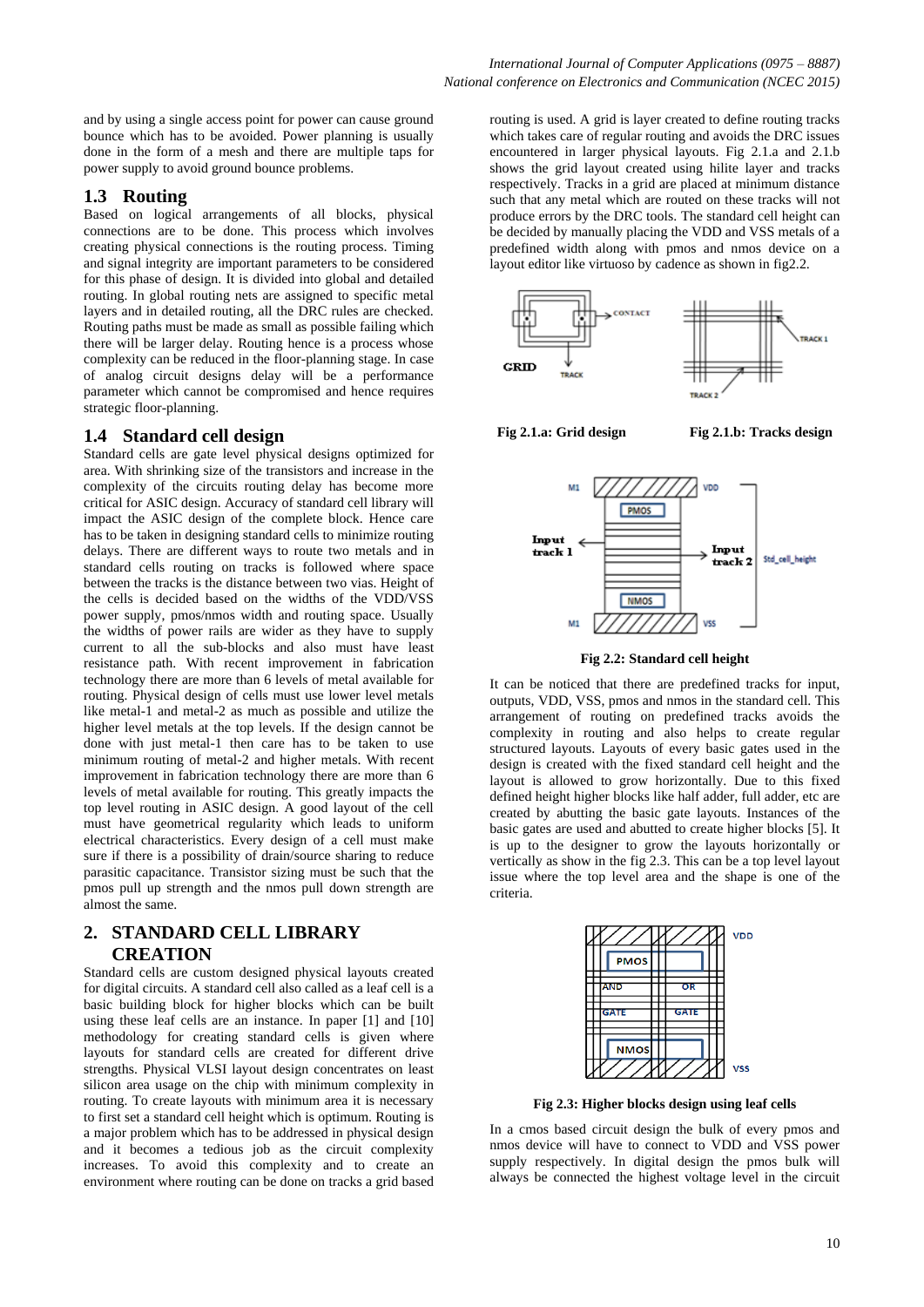(VDD) and the nmos bulk will be connected to lowest voltage level of the circuit (VSS). This ensures that there is no back gate effect and avoids the creation of secondary gate leading to leakage. All the pmos devices are placed in a nwell and this bulk has to be connected to VDD power supply. Similarly all nmos devices are places in p-substrate and this has to be connected to VSS power supply. Layout complexity can be reduced by creating a tap cell where the pmos bulk is connected to VDD and nmos bulk to VSS respectively. Whenever there is a need to provide the bulk connections for the mosfets, tap cell instance can be used hence reducing the design time. Figure 2.4 shows the tap cell design for a cmos based physical design. The height of the tap cell layout will also be set to the same standard cell height leading to regular bulk connection.



**Fig 2.4: Tap cell design**

# **3. DIGITAL CIRCUIT DESIGN USING STANDARD CELLS**

Once the standard cell layouts for the basic gates are completed, physical layouts for any digital circuit are created by abutting the basic gate by using them as an instance [3][4] . Some circuits can be implemented by using transmission gates which uses less mosfets as compared to design using basic gates. In this paper, the design of combinational circuit like mux and sequential circuit like D-flip flop are illustrated. A 2:1 multiplexer circuit can be realized by using basic gates like NOT, AND and OR gates. The same mux circuit can also be realized by using transmission gates in which instance of any gates is not used. When abutting of layouts is done to create higher blocks VDD and VSS metals are overlapped to save the area wastage further. In the horizontal directions abutting must be done with tracks as the reference. Right most vertical track of a cell must overlap with the left most vertical track of other cell. This must be followed for abutting of layouts in both directions horizontally i.e. on right as well as to the left. Fig 3.1 shows how higher blocks are designed without wastage of silicon area and proper abutting in all directions [2]. It can be noticed from the fig 3.1 that overlapping of supply rails can reduce area and also regularity of layouts are maintained by systematic creation of higher blocks and without altering the tracks in both horizontal and vertical directions. At the top level all the supply rails are shorted together using higher level metals available in the technology. This routing of power can be done on top of the layouts by creating a mesh of power rails which joins all VDD supply together and also VSS supply. Designer has to carefully study the gate level netlist from the schematic and build the layouts such that the routing can be minimized along with minimum area utilization. Addition delay can be added with long routes depending on the block placements which must be reduced as much as possible.



**Fig 3.1: Abutting of leaf cells**

Polysilicon layer used for gate terminals of mosfets are of high resistance than metal layers. If there are connections in the physical design where gate terminals of two mosfets are to be shorted together then poly routing must be avoided and instead metals must be used to avoid RC delay due to poly resistance.

## **4. DESIGN IMPLEMENTATION AND RESTULT ANALYSIS**

Schematic entry for all the designs is done with composer schematic tool by cadence. Transistor sizing is done to equalize the rise and falls times of all cmos based gates [7]. Before the physical layout creation all the gates and higher block circuits simulation was carried out using spectre tool. Transient analysis for all the designs were done and major design parameters like power and delay was calculated. Physical layout creation was done using virtuoso-Layout XL tool by cadence. Grid was initially designed such that the any two tracks on the grid will have minimum DRC distance as per the GPDK technology. Using this grid layout standard cell was designed by placing instances of grid, pmos, nmos and supply rails as explained in section II. Fig 4.1 shows the layouts for standard cell height and tap cell. Once the cell height is fixed, all the blocks will has to be designed with the same height. It can be noticed that the tap cell is of the same height as that of the standard cell height layout. In the design the cell height is of 12µm considering the prepositioned place for pmos , nmos , input track and output track. Tap cell layout has the bulk of pmos as well as nmos bulk already connected to the supply rails VDD and VSS respectively.



**Fig 4.1: standard cell height and tap cell layout**

Basic gates physical design was created using the standard cell height and tap cell layouts. All routings are done only on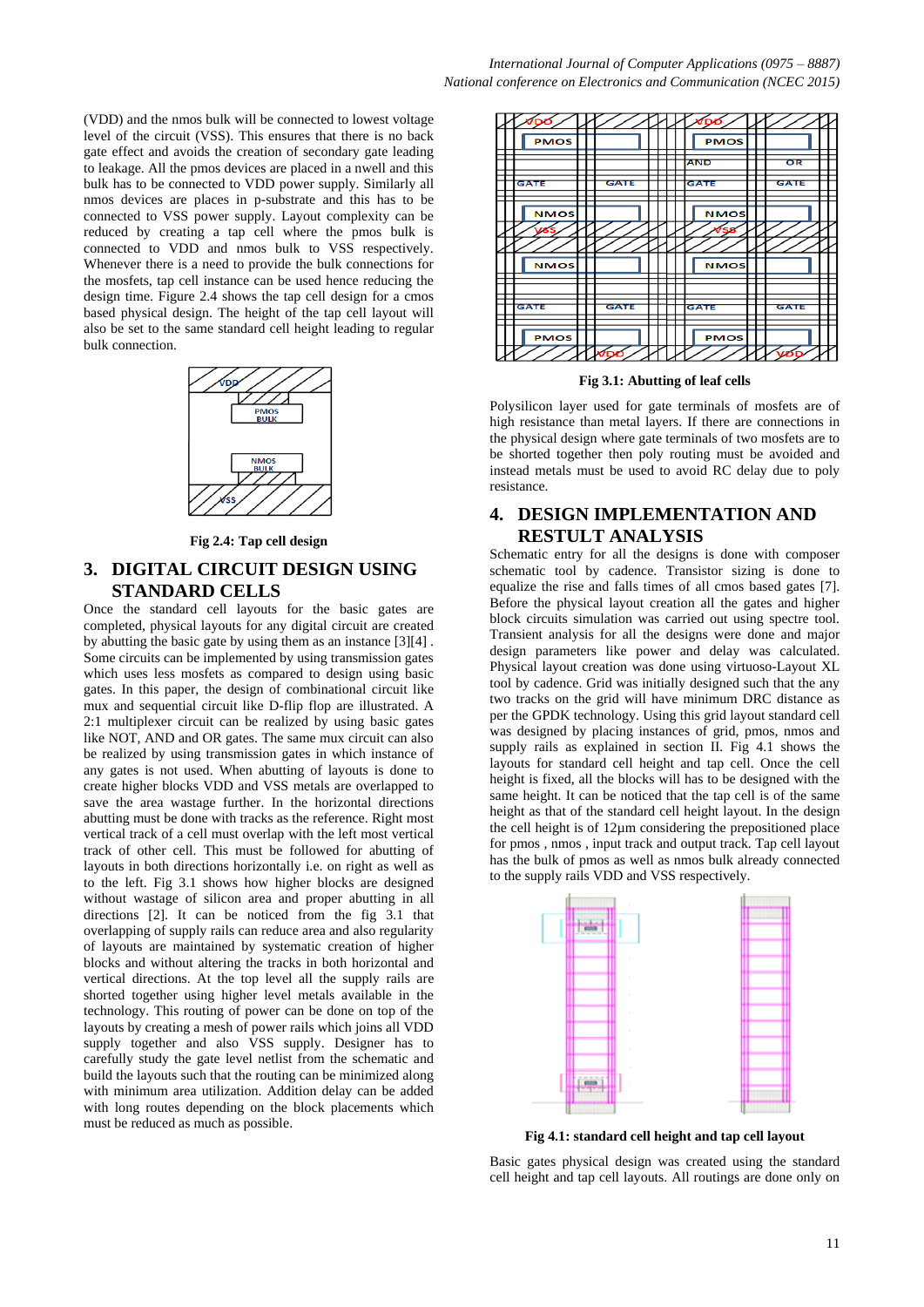the tracks only with lower level metal. Fig 4.2 shows the cell design for NOT gate and XOR gate with tracks positions for inputs and output mentioned. Tap cell is then abutted to the layouts to check for DRC and LVS verification, once the design is error free the tap cell instance is removed. This is done to save area which is consumed by the tap cell and this connection can be done in the top level design. Pmos and nmos devices require bulk connections within 10µm and hence a tap cell is not necessary for the basic gates in this level of hierarchy.



**Fig 4.2: layout for NOT gate and XOR gate**

All basic gates were designed on similar lines following the grid based routing and metal direction conventions as discussed in the chapter I. GPDK technology has 6 metal layers and for gate level design only lower metal layers i.e metal-1 an metal-2 were used. Fig 4.3 shows the layouts design for AND gate and NAND gate with the tap cell placed at the right. This is to illustrate the abutting of tap cell to the layouts for bulk connections.



**Fig 4.3: AND gate and NAND gate layout**

Other combinational circuits like MUX and TG were designed. Multiplexer was realized using transmission gate using less number of mosfets as shown in figure 4.4



**Fig 4.4: MUX gate and TG layout**

Sequential circuits will use flip flops and latches as storage devices. Most of the real time circuits will need storage of data for processing the previous data. D flip flop is the basic building block for most of the sequential circuits. Hence there is a need to optimize the device for area in physical design. In this paper, D- flip flop design is based on universal NAND gate and with transmission gate. Fig 4.5 shows the layout for NAND gate based flip flop.



**Fig 4.5: D-Flip flop using NAND gate**

It was observed that the design using NAND gate consumed more silicon area. Hence architecture for D-FF using less area was designed using transmission gates. It can be observed there is an empty space for the flip flop but this will be compensated in the top level layouts where these L-shaped layouts can be abutted to give rectangular layouts with no empty spaces. Fig 4.6 shows the layout design for TG based D-FF.



**Fig 4.6: D-Flip flop using TG**